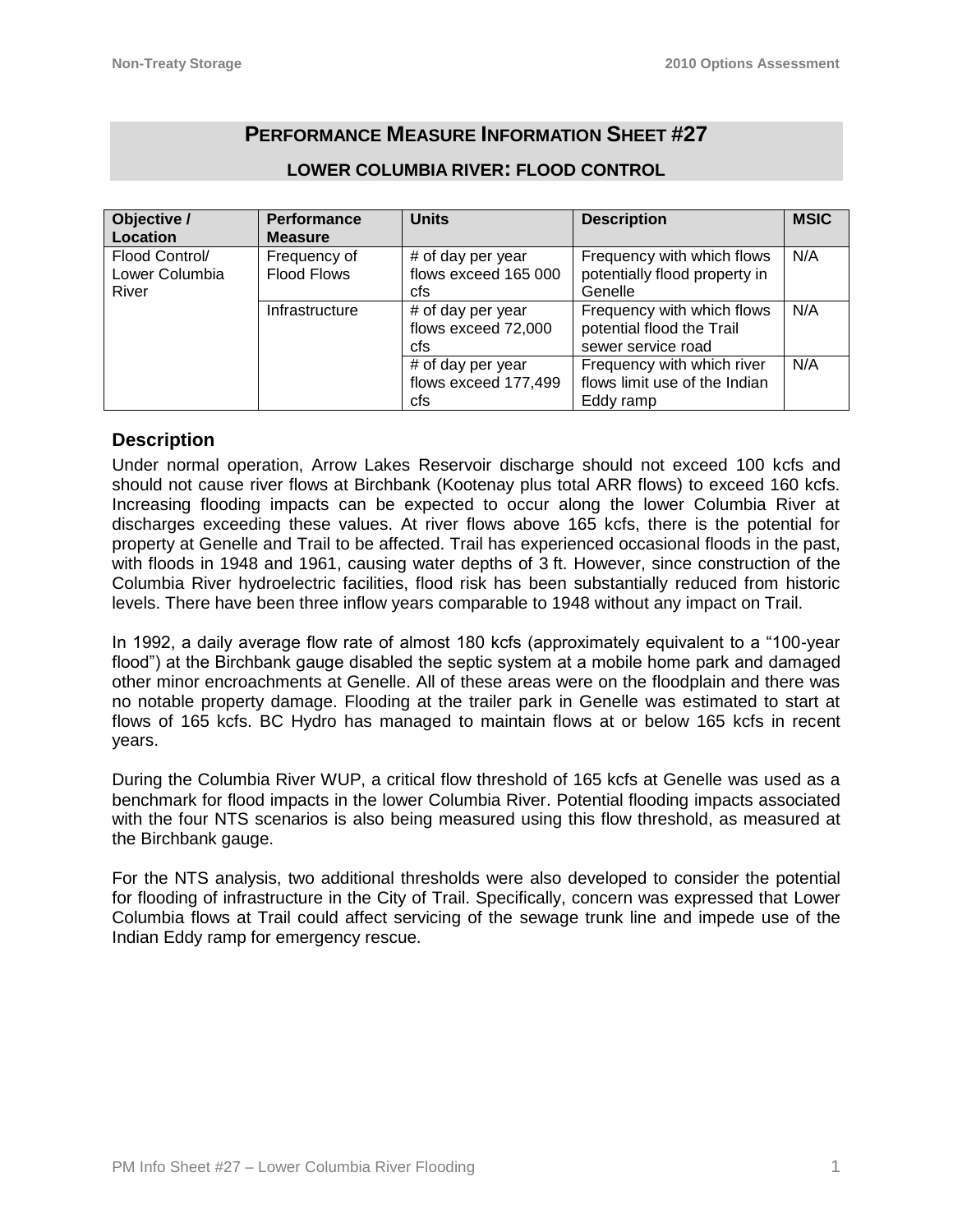The following summarizes critical thresholds for Columbia River flows at Trail (G. De Rosa, City Councillor Trail, pers. correspondence).

#### **Critical Flow Thresholds for Trail Infrastructure**

|                                                         | <b>Critical Elev. (ft)</b> | <b>Critical Flows (cfs)</b> |
|---------------------------------------------------------|----------------------------|-----------------------------|
| Sewage treatment site                                   | 1325                       | 50,000                      |
| Base of river wall                                      | 1327                       | 58,636                      |
| Sewer service road at Old Bridge Road                   | 1330                       | 72,000                      |
| River access/egress at Indian Eddy for emergency rescue | 1344                       | 177,499                     |
| Loss of beach at Gyro Park                              | 1345                       | 182,000                     |
| Downtown basement flooding begins                       | 1349                       | 223,000                     |

### **Calculations**

For each scenario:

- 1. Assemble the simulated results for total flow in the Lower Columbia River over 60 years including total discharges from Arrow Lakes combined with total Kootenay River flows from Brilliant Dam (Figure 1).
- 2. Count the number of days per year that exceed the flow threshold.
- 3. Summarize all statistics (Figures 2-4).

### **Key Assumptions and Uncertainties**

 Each scenario is simulated using the same set of system constraints, input assumptions (e.g., load forecasts) and historic basin inflows (1940 – 2000).



**Figure 1. GOM Simulated Flows in the Lower Columbia River. 90th percentile flow over 10 years showing the critical flow thresholds for flooding of the Trail Sewer Service Road and Genelle and use of Indian Eddy ramp for emergency river access.**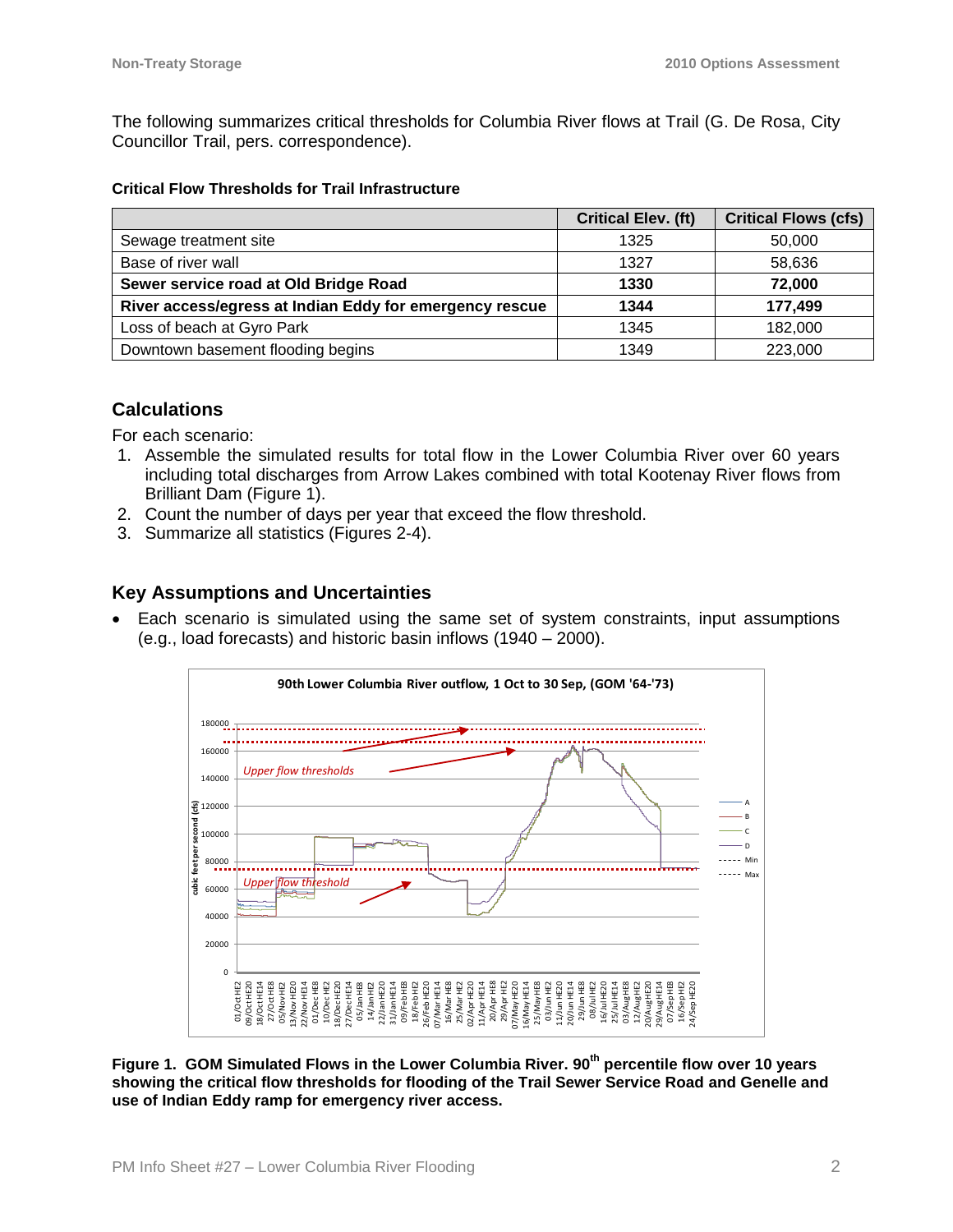# **Results**

Regardless of the statistic used, the modeling indicates that Scenario D (no NTSA) could cause flows in the lower Columbia River to impede use of the service road for the Trail sewage trunk line more often than under the "no NTSA" scenarios (A, B, C). However, none of the scenarios would represent a significantly greater potential of causing flows to exceed the flooding thresholds at Genelle or the Indian Eddy ramp.

**Note:** Control of potential flooding downstream of Arrow Reservoir is managed within the Columbia River Treaty. BC Hydro will take mitigative action in any case where there is risk of downstream flooding.

#### **Figure 2. Flooding Days at Trail Sewer Service Road – HYSIM Results for all NTS scenarios**



**Figure 3. Flooding Days at Genelle – HYSIM Results for all NTS scenarios**

|      | Scen A | Scen B | Scen C | Scen D |    |
|------|--------|--------|--------|--------|----|
| Max  | 28     | 28     | 28     | 26     |    |
| 90th | 6.6    | 6.6    | 6.6    | 5.2    |    |
| Mean | 1.9    | 1.9    | 1.9    | 1.6    | -- |
| Med  | 0      | 0      | O      | 0      |    |
| 10th | O      | 0      |        | 0      |    |
| Min  |        |        |        | O      |    |